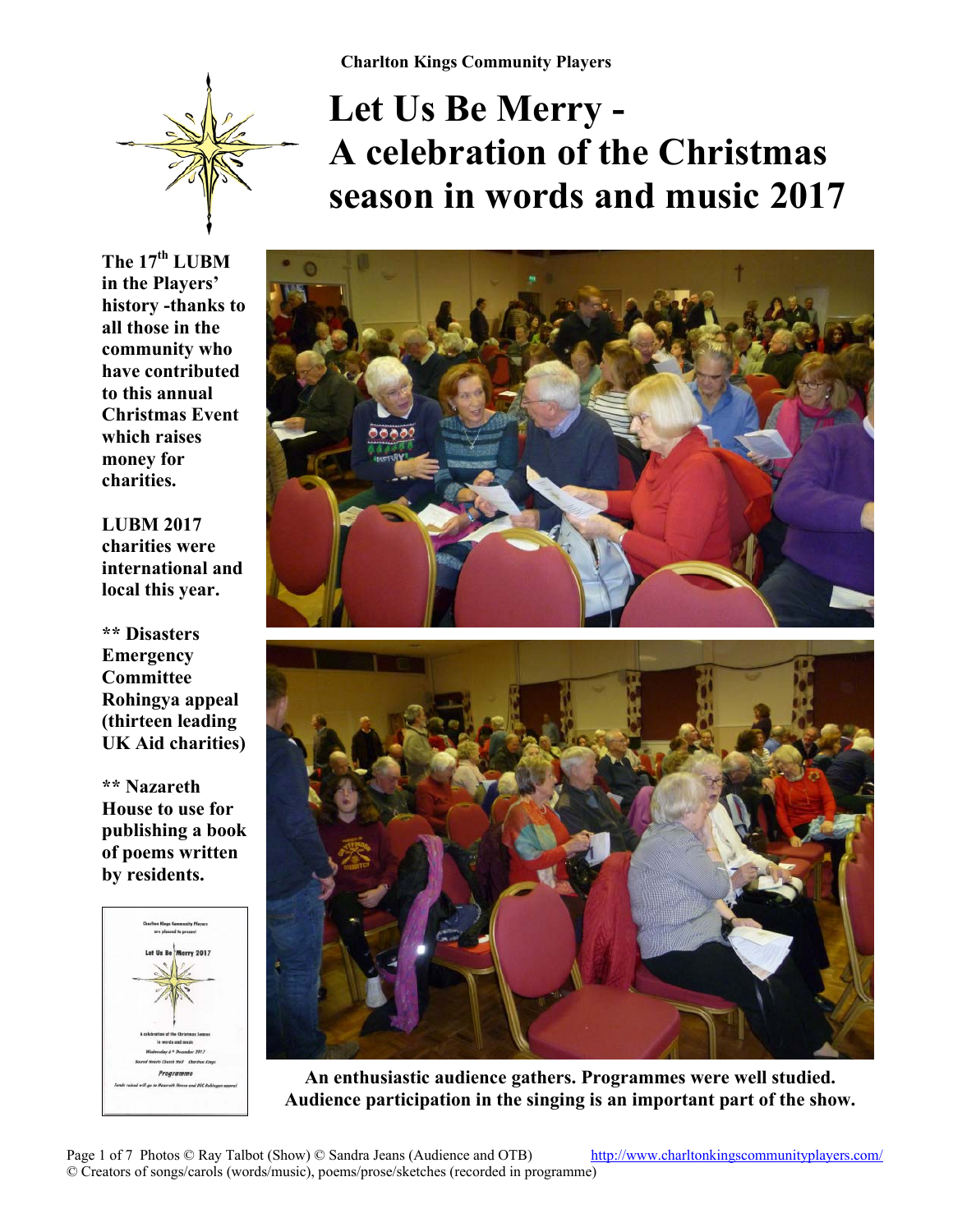**Sue Drinkwater – Master of Ceremonies – introduces the readings, sketches and songs.** 

**The theme which has come through this year is** *trust* **and** *belief***.** 

**Linda Hurl presents**  *'Christmas Carols'* **by Courtney Hope whilst Lynne Glover reads Children's author, Margaret Mahy's story of**  *'Looking for a* 

**The children's group act the moral tale** *'This Terrible Affliction'***, a piece collected by Lynne Glover and directed by Martyn Fry.** 

**Brenda Simpson reads of a moving incident,** *'O Holy Night'***, from a book by former teacher & school inspector Gervase Phinn. Carol Axford plays themes & arrangements of carols on the harmonica.** 



Page 2 of 7 Photos © Ray Talbot (Show) © Sandra Jeans (Audience and OTB) http://www.charltonkingscommunityplayers.com/ © Creators of songs/carols (words/music), poems/prose/sketches (recorded in programme)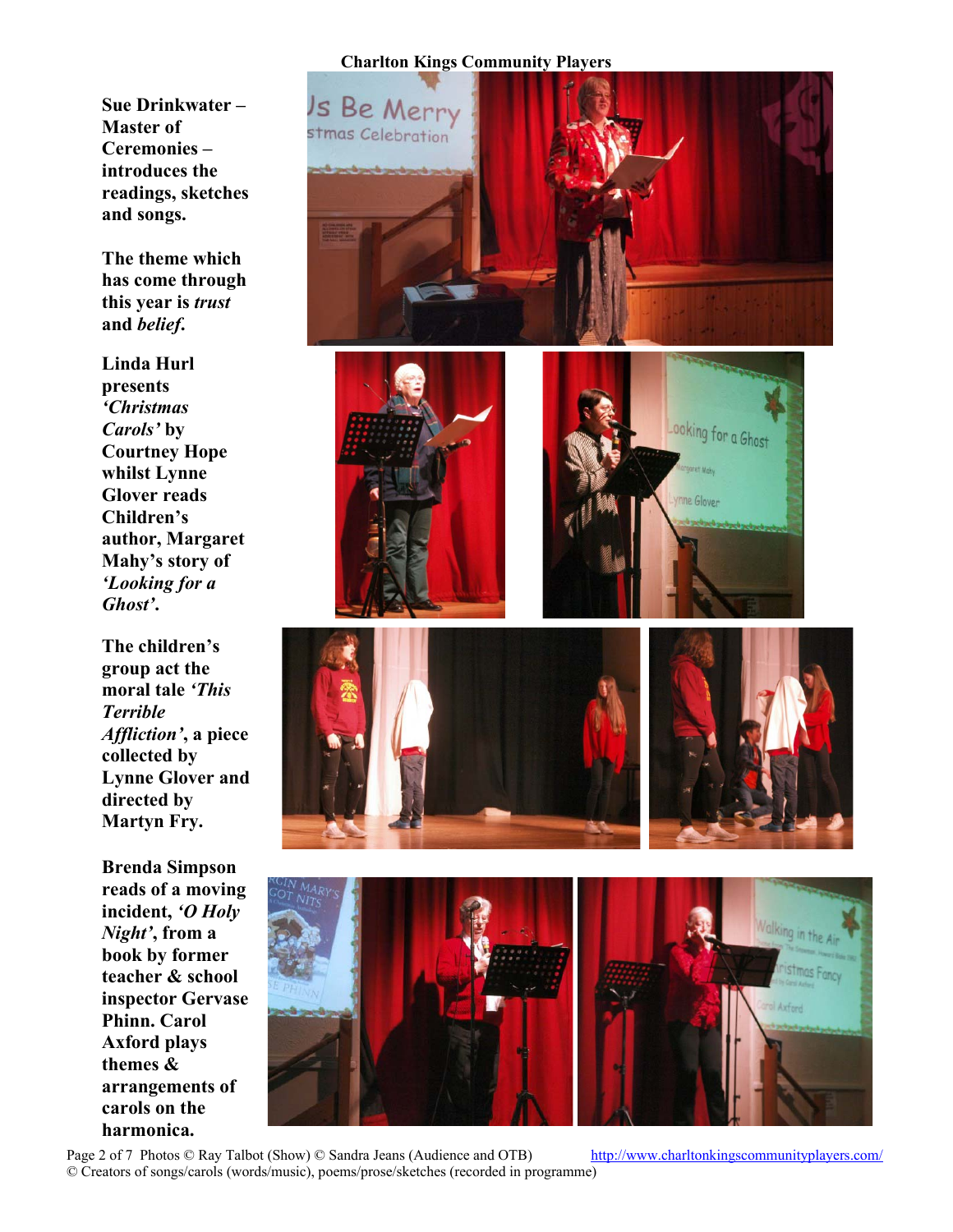**Sylvia Fry presents Pam Ayres' take on**  *'Puddings - a slice of nostalgia'***, whilst Sue Vickers reminds us of the downside of turkey when there is too much of it leftover. Author unknown of this lament**  *'Christmas Turkey Blues'***!** 



 **The Wednesdays – local community singing group, led by Louise Johnson, set feet tapping, with their choice of songs including a highly original version of** *'The Twelve Days of Christmas'***.** 



**Brenda Simpson reads** *'The Man who steals dreams'* **by poet Roger McGough.** 

**Joy Sagar describes Austrian, Polish and family Christmas traditions, and sings**  *'Silent Night'* **verses in German and in Polish.**  *Everyone then sang this lovely carol in English.* 

**Joyce Parsons reads**  *'Joseph and the Shepherds'* **by Godfrey Rust.** 



Page 3 of 7 Photos © Ray Talbot (Show) © Sandra Jeans (Audience and OTB) http://www.charltonkingscommunityplayers.com/ © Creators of songs/carols (words/music), poems/prose/sketches (recorded in programme)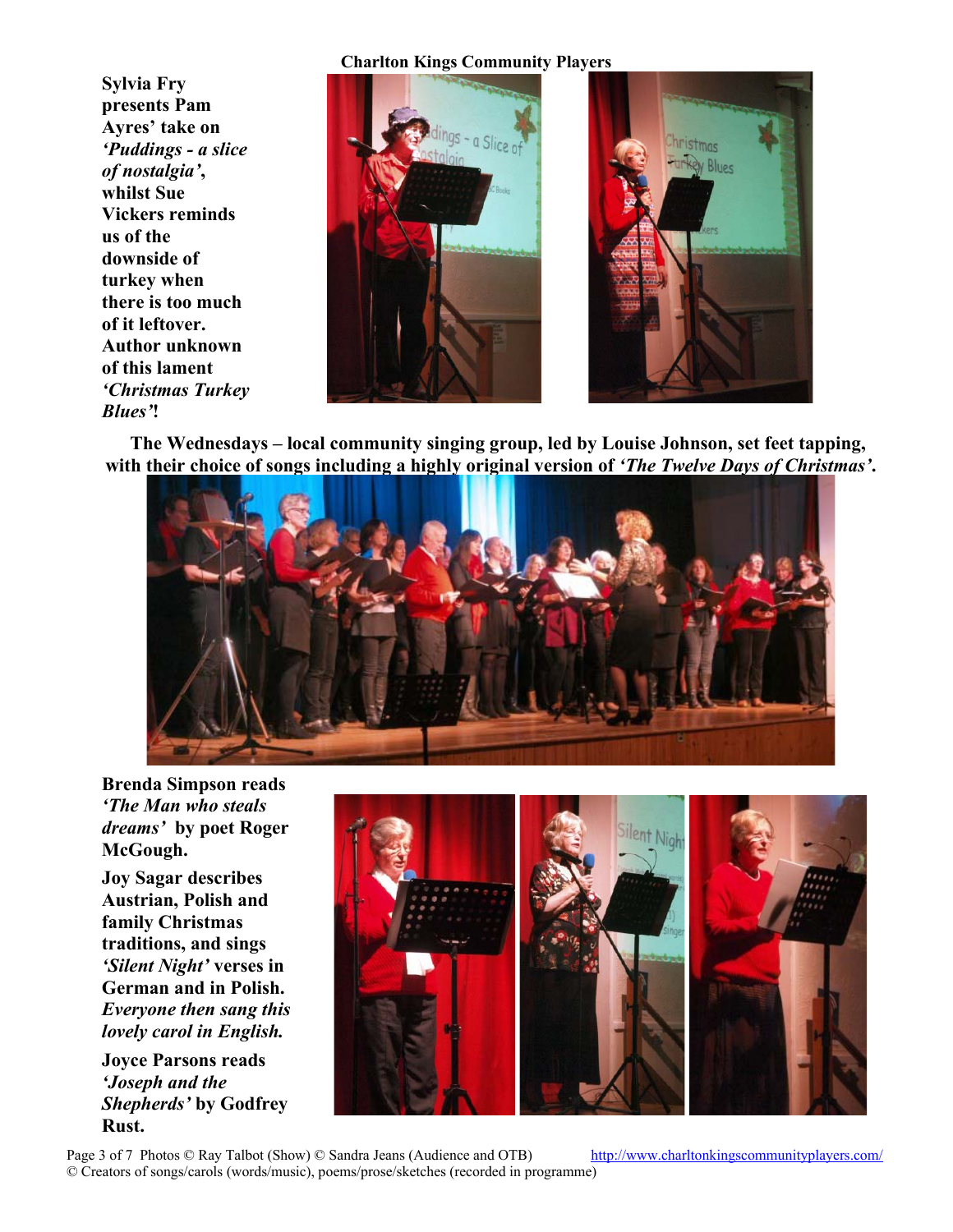

 **Who is Christmas for? Les Ellison's sketch,** *'God Bless Us Everyone',* **provides the answer. It was presented by Derek Palmer, Joy Sagar, Lynne Glover and Don Goold.** 

**An interesting encounter in Les Ellison's** *'Starlight Expressed'* **- a 'passer-by' (Jane Jones) joins a stargazer (Martyn Fry) who reflects on the** *'star of wonder, star of light'***. Just who is the 'passer-by' who challenges the need for proof, and speaks with authority about the creation of the heavens?** 

**Emma Price sings and plays a ukulele. Peter Simpson performs his**  *'Invitation to Grandpa'.* **He is expecting a traditional Nativity Play, but gets something else!** 







*Puzzlejug* **(Gwilym and Carol Davies, Geoff Ramshaw & Tony Poulter) provide a lively finish with traditional Gloucestershire Christmas music, and support everyone for the closing carol.**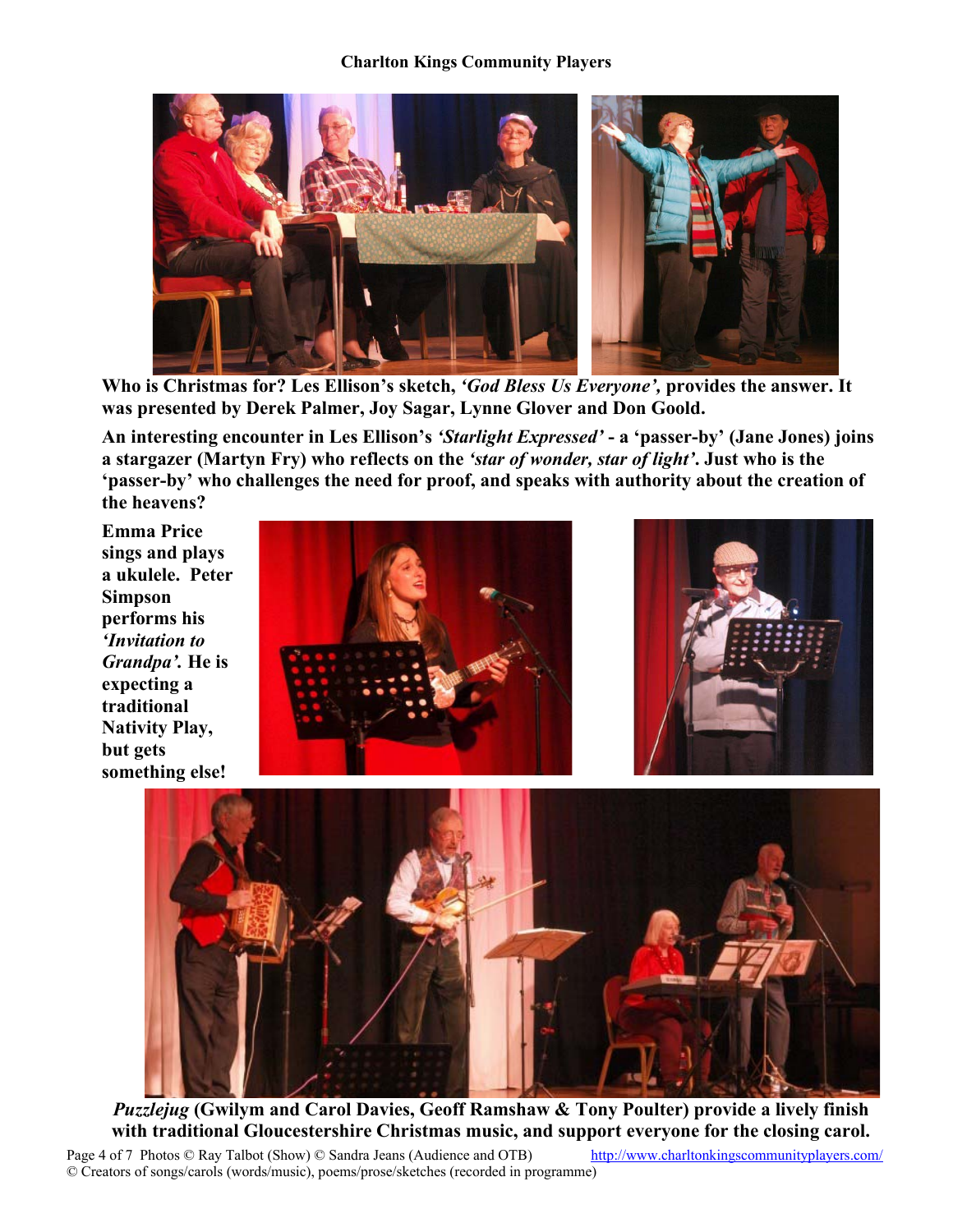

**Peter Ryan and Nigel Jones ensure light and sound.** 

**Jane Jones (Producer & Stage Manager) in rehearsal with Peter Simpson & Keith Mead (music)** 

**Tony Jeans greets the audience '***in style'***.** 







**The Show in rehearsal. Thanks also go to everyone for whom we do not have photos but contributed to this very successful evening – visuals, front of house, refreshments, car parking. There was a CKCP display of photo collections of previous productions at the back of the Hall, and an 'Open The Book' display in the lounge adjacent to the Hall.**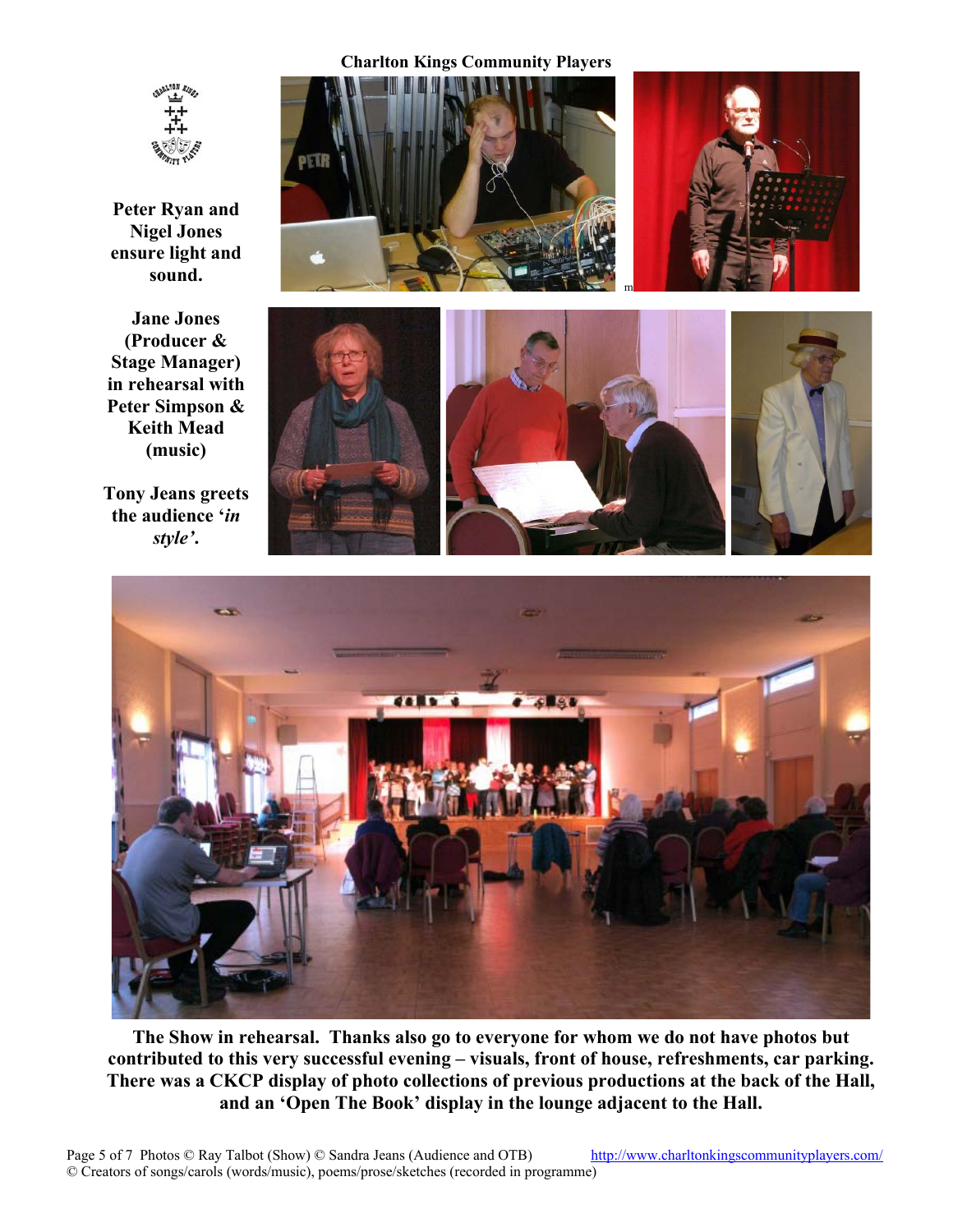# **'Open the Book' - Bible Storytelling in Primary Schools**



**A Bible Society project which offers primary school children an opportunity to hear the major stories of the Bible - presented during assemblies/acts of Collective Worship. https://www.biblesociety.org.uk/get-involved/open-the-book/**



**Charlton Kings 'Open The Book' teams present their work in the local schools to the community at the 2017 annual CKCP Christmas Show** *'Let Us Be Merry'***. Schools in the display were Charlton Kings Junior, Infants and Glenfall.** 

> **Costumes have been donated to the local 'Open The Book' teams by CKCP from its costume store collection**